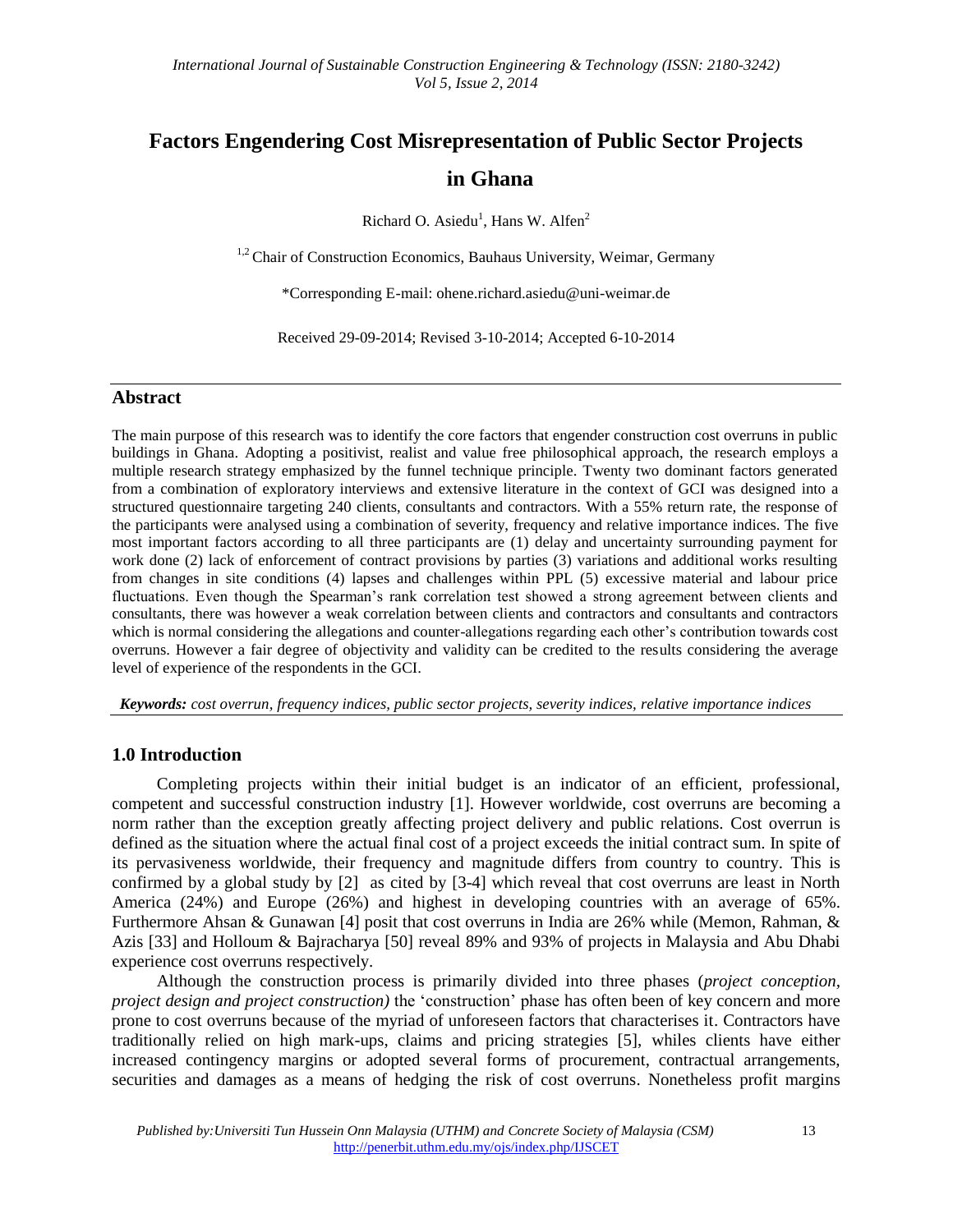continue to reduce whiles high contingencies margins either encourages project mismanagement making them uneconomic [5]. According to Flyvbjerg [6] cost overruns result in deception because on hindsight knowledge of the actual cost of project would prompt one of four decisions; (i) proceed to implement (ii) complete abandonment (iii) implement the project but at a later date or (iii) implement other competing projects.

Government is the biggest client in the construction industry in Ghana which contributes 8% of GDP [7]; higher than the sub-Saharan average of 6% [8]. In spite of the contribution of the industry to the economy, not many studies have been dedicated to addressing the specific factors that engender cost overruns in public sector projects. As a first step, this paper focuses on

Identifying and ranking the specific factors that engender cost overruns in public sector projects

To examine the importance of causes of cost overruns

 To study the strength of agreement amongst the three groups of respondents namely clients, consultants and contractors.

It is intended that the results gathered would lead to the recommendation of proposals to assuage cost overruns

## **2.0 Theoretical Framework**

Several studies have been conducted over the past few years aimed at identifying the factors that influence cost overruns in various countries.

For instance Durdyev et al. [9] conducted a survey to identify and analyse the main factors that cause cost overruns in residential buildings in Turkey using the relative importance indices. Questionnaire of 40 factors gathered from literature and divided into 5 subgroups were ranked by project managers, consultants, clients and contractors. The results revealed that planning, inaccurate project cost estimation, high cost of needed resources (money, men, materials and machinery), lack of skilled workforce, price of construction materials and high land prices were the main causes of cost overruns.

Kasimu [10] in a similar approach as [9] identified 41 factors from literature which was sub divided into 5 sub groups. The results of the quantitative survey using the significance indices revealed that the 5 most significant causes of cost overruns are: materials price fluctuation; insufficient time; lack of experience in contracts works; and incomplete drawings.

Mansfield et al. [11] studies focused on the causes of delays and cost overruns in the Nigerian construction industry. 16 potential variables were selected from literature with additional seven that could cause cost overruns without necessarily leading to delays. Overruns were attributed to finance and payment arrangements, poor contract management, and shortages in materials, inaccurate estimation and overall price fluctuation.

Kaming et al. [12] identified 17 causes from literature in a study aimed at analysing the causes of delays and cost overruns of high rise buildings in Indonesia. The questionnaire targeted 31 project managers who were subsequently interviewed. The results using relative important indices and factor analysis revealed that cost overruns were more frequent and severe than delays. Furthermore, the major factors causing cost overruns were found to be material cost increase due to inflation, inaccurate material estimation, and degree of complexity.

Frimpong et al. [13] conducted a survey aimed at identifying and evaluating the relative importance of factors contributing to delays and cost overruns of groundwater projects in Ghana. A questionnaire of 26 factors from previous preliminary investigations between 1970 and 1999 were administered to both private and public clients, consultants and contractors. The findings reveal the main causes of delays and cost overruns are monthly payment difficulties from agencies, poor contract management, material procurement, poor technical performance and escalation of material prices.

Rosenfeld [14] adopted the expand-focus principles and techniques to assemble an initial 146 large data pool of potential causes from both international professional literature and prominent local experts. Through two cycles of expand-focus, the initial causes were filtered and merged into 15 universal root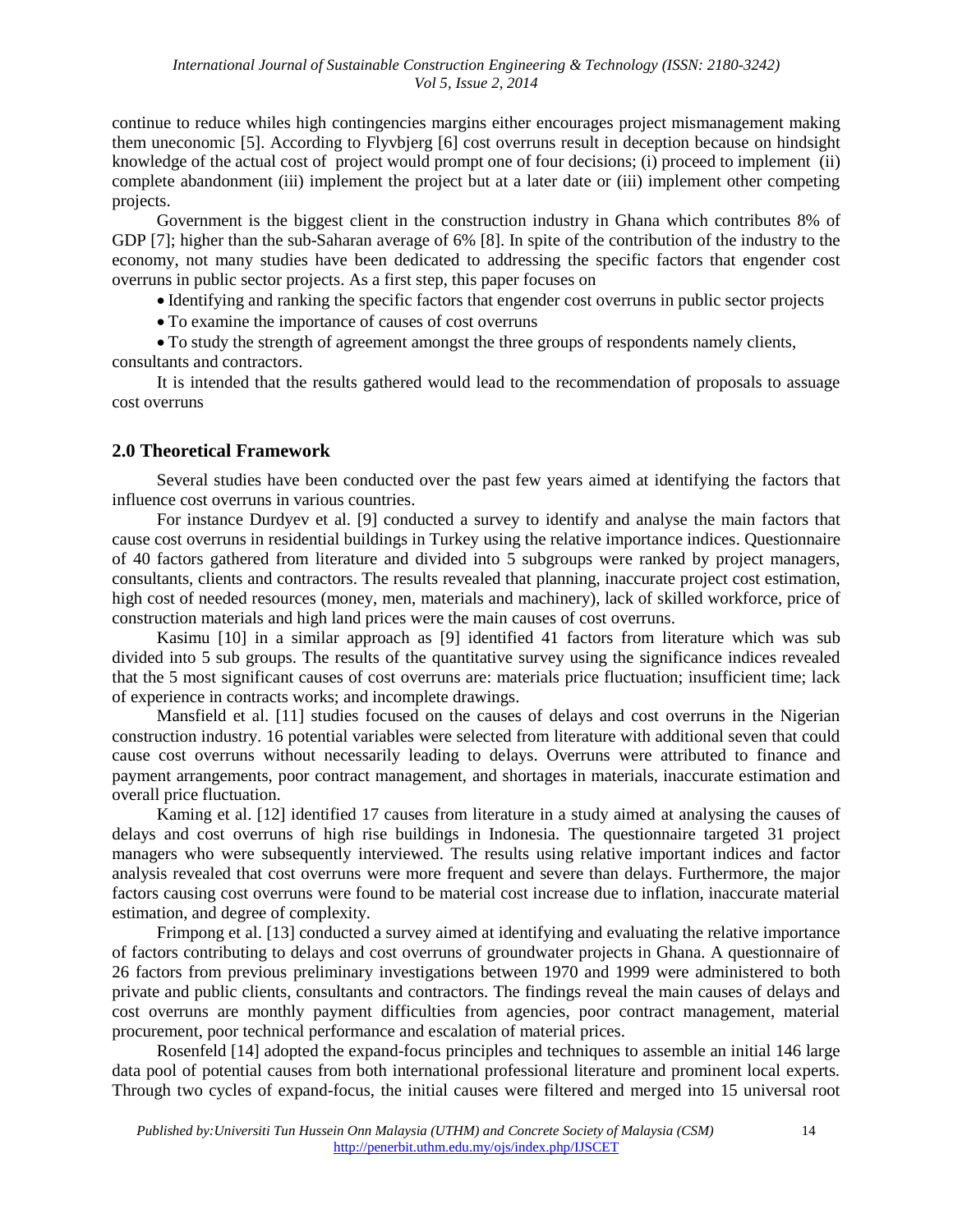causes. 200 local construction practitioners were targeted using cross-sectional survey approach. The survey revealed that the most significant local factors were premature tender documents, too many changes in owner's requirements and definitions and unrealistically low tender-winning prices (suicide tendering).

Meanwhile, most of the challenges highlighted and discussed fundamentally relate to lack of efficient project management which involves managing and controlling resources such as humans, materials, finances, plants and equipments. Nevertheless the studies conducted in the past fall short of establishing meaningful insights into the roles and responsibilities of the three major participants within the building industry even though understanding of these protocols of responsibility sharing is key for efficient management.

#### **3.0 Methodology**

## **3.1 Questionnaire Development and Data Gathering Process**

From the point of view of epistemological, ontological and axiological philosophy, a positivist, realist and value free approach is adopted as the paradigm underpinning this research. Within this context a multiple research strategy (qualitative and quantitative) is applied emphasized by the funnel technique principle. The two–tier strategy began with extensive review of literature from past professional publications and available contract reports which helped to position the research in the right theoretical perspective. In order to narrow the factors of cost overruns in the context of Ghana, an exploratory interview targeting 18 experts with a minimum of 12 and an average of 21 years working experience was conducted which offered the opportunity to gain insight and understanding of the peculiar challenges confronting the construction industry in Ghana. The dominant factors eventually led to the design of a structured questionnaire of 22 factors. Respondents were required to rank the factors according to their severity and frequency of occurrence based on a Likert scale of 1 to 5 with the following interpretation: 1=not severe/frequent, 2=rarely severe/frequent, 3= moderately/frequent, 4=very severe/ frequent and 5= extremely severe/ frequent. An initial draft of the questionnaires were pretested with 15 construction professionals and academics in order to check for clarity and verify completeness of the questions in capturing the relevant variables. Gill & Johnson [15] observe that piloting is necessary because it is difficult to predict how respondents will interpret and react to the questions. The necessary feedback received after the pre-testing was assessed and then considered where necessary, thus ensuring the questionnaire addressed the core issues of the research.

Reasons such as absence of a comprehensive list of contractors, poor addressing system from which an accurate sampling frame could be developed, anticipated difficulty in gaining the support of potential respondents, time and resource constraints necessitated the application of non-probability sampling method. A minimum of 30 questionnaires as suggested in previous studies by [16-17] is regarded as a sufficient general rule of thumb to provide an effective normal approximation irrespective of the population and frequency of distribution. The selection of any sample size beyond this is indeed a positive compromise based on degree of accuracy, fore knowledge of the population, time, availability of funds and the need to get relatively large samples for a meaningful data analysis. According to (Akintoye & Fitzgerald [18] questionnaires administered by post in the construction industry normally receive a response rate between 20-30%. Likewise, past studies carried out in the Ghanaian construction industry suggest that the expected response rate in Ghana is between 20 to 60% [19-22]. Based on experiences of previous researchers in similar surveys, a total of 240 questionnaires divided equally into three (*80 each*) were administered in three out of the ten regions in Ghana *(Greater Accra, Eastern and Ashanti Region)* to the three groups of respondents; contractors, consultants(*architects, engineers and quantity surveyors*) and clients. In all a combination of convenience and snowball sampling techniques were used.

In order to increase the response rate and also ensure that all questions were answered, the face-toface (hand delivered) approach adopted by [23-25] was preferred over the e-mail and post methods.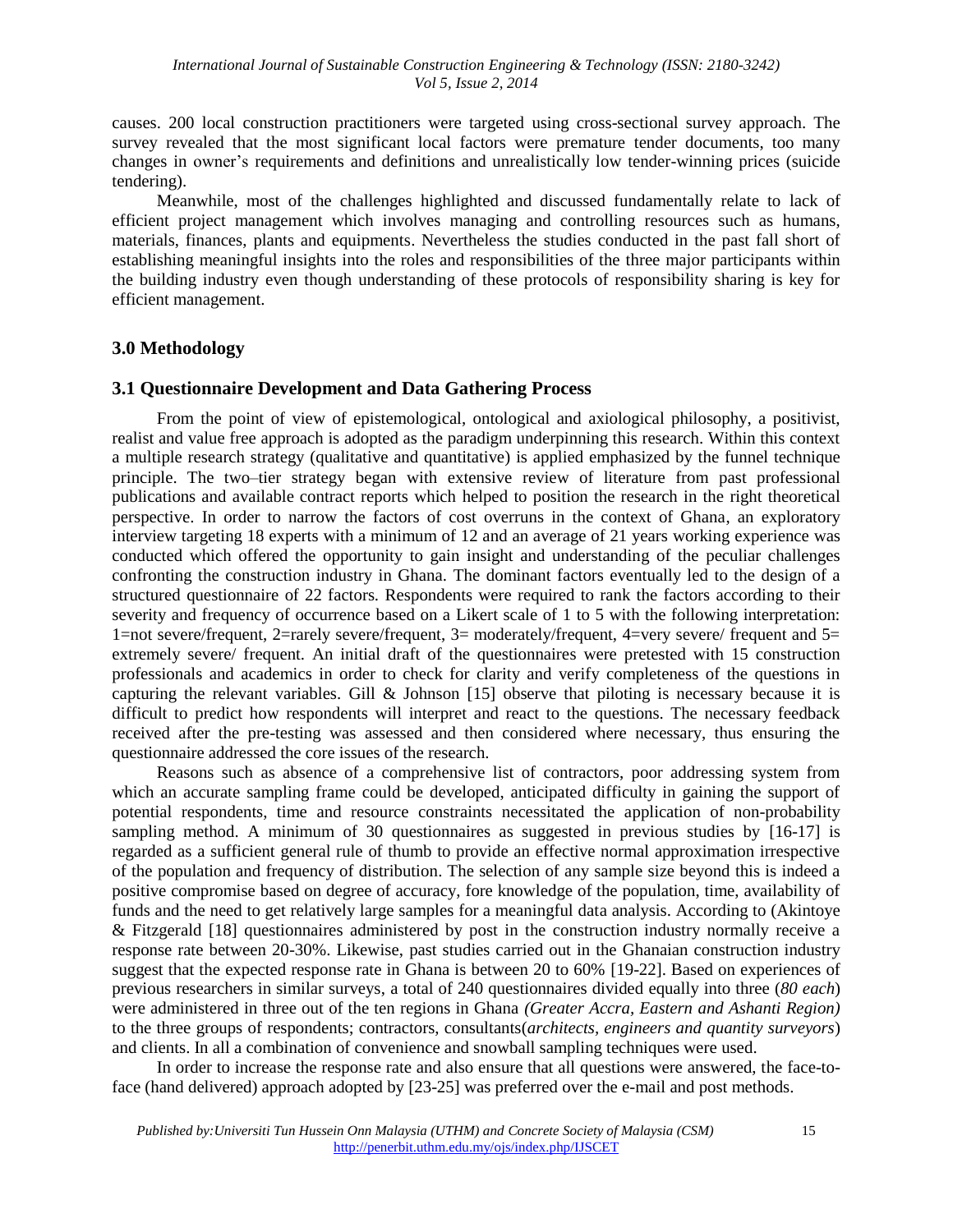# **3.2 Instruments for Analysis**

## **3.2.1 Test for Internal Consistency**

The Cronbach's alpha measures the internal consistency of a measurement instrument such as a survey questionnaire by testing its validity and reliability and it is expressed as

$$
\alpha = \left(\frac{k}{k-1}\right) * \left[1 - \frac{\sum \sigma_i^2}{\sigma_{sum}^2}\right] \dots \dots \dots \dots \text{eqn 1}
$$

where: k is the number of items,  $\sigma_i^2$  variance of each item, and is  $\sigma_{sum}^2$  the total variance.

According to Tavakol & Dennick [26] validity is concerned with the extent to which the questionnaire measures what it is intended to while reliability is with the ability for the instrument to measure consistently. The less variation a questionnaire produces in a repeated measurement of a factor, the higher its reliability. Cronbach's alpha coefficient less than 0.50 is considered poor, between 0.50 and 0.70 is satisfactory whiles greater than 0.70 is good. The Cronbach's alpha for internal consistency reliability tests for frequency of occurrence and severity of the variables are 0.75 and 0.79 respectively.

## **3.2.2 Calculation and Ranking of Importance of Factors**

A descriptive statistical approach with a direct interpretation of the survey results was adopted aimed at identifying the most critical variable based on relative importance indices (RII). The RII approach is seen as one of the key statistical instruments in ranking factors based on the Likert scale of ordinal measure and presents a good indication on the relative merit of an attribute based on the frequency and severity of occurrence [8,17,24,27-30]. Similarly Apolot et al. [31], Mansfield etal. [11] Le-Hoai [23] applied a more detailed approach by evaluating the factors based on their respective severity and frequency. The severity and frequency indices express the frequency of occurrence and magnitude of the variables respectively and computed as;

 

 

*where* 

 $a_i$  is the constant expressing the weights assigned to each of the factors by the respondents of the  $i<sup>th</sup>$ rank

 $n_i$  is the frequency of the responses of the  $i^{th}$  rank

*N* is the total number of responses

According to Doloi [30] while the RII doesn't represent the statistically significant measurement of any instance, the score provides a good indication on the relative merit of an attribute based on the frequency of occurrence within the independent collected sample and it is expressed as ;

 

## **3.2.3 Test of Agreement between Respondents**

Several methods exist in testing the strength of agreement or disagreement between pairs of variables such as Pearson, Spearman rho and Kendall's tau coefficient. However, according to (Hauke & Kossowski [47] even though both the Spearman rho and Kendall's tau coefficients are proffered for rank correlations and invariable lead to the same conclusions, the latter is rarely applied because of the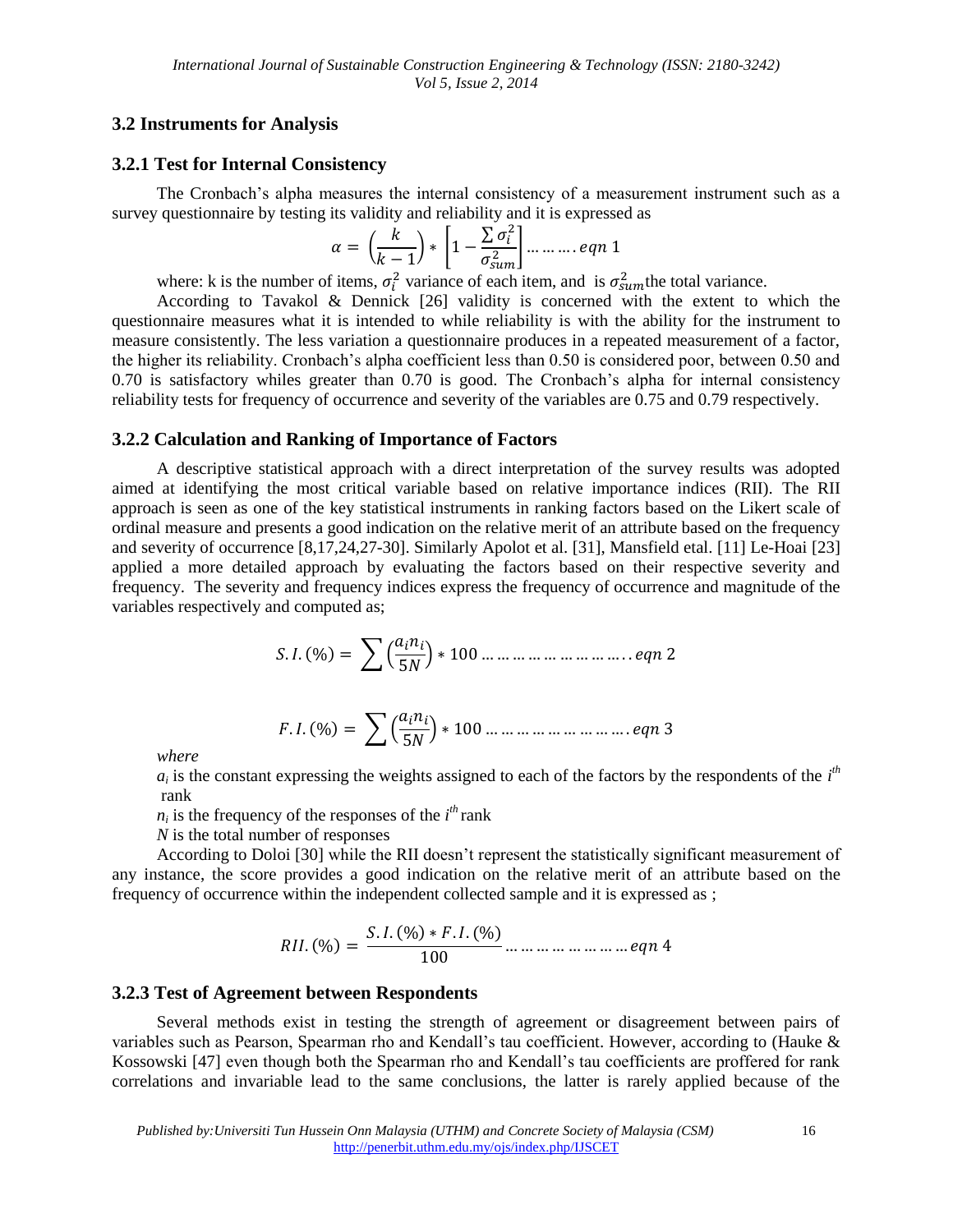complexities in calculation [8, 23-24, 29]. Unlike the Pearson's correlation coefficient, Spearman's rank correlation is a non-parametric rank statistic test that has the advantage of not requiring the assumption of normality or homogeneity of variance. They compare medians rather than means and hence if the data has one or two outliers, their influence is negated [32]**.**

It was used to test the strength of agreement between any two of the respondent based on the RII. The Spearman's rank correlation coefficient is computed using the formula

 

where

 $\rho$  = Spearman's rank correlation between two parties

 $d =$  difference in ranking between ranks assigned to variables for each cause

 $n =$  the number of pairs of ranks

The computation of Spearman's rank correlation was carried out using the Statistical Analysis System (SAS) software package version 9.1. The correlation coefficient ( $\rho$ ) ranges between  $\pm 1$  and 0 and the closer  $\rho$  is to  $\pm 1$  the stronger the correlation or agreement. According to Memon et al. [33] values of  $\rho$ between  $\pm 0.5$  and  $\pm 1$  is considered a high degree of correlation, values of  $\rho$  between  $\pm 0.3$  and  $\pm 0.5$  is considered moderate degree of correlation whiles  $\rho$  between  $\pm 0.3$  and  $\pm 0.1$  is considered low degree of correlation. Furthermore  $\rho = \pm 1$  is interpreted as a perfect correlation whiles  $\rho = 0$  is no correlation.

## **4.0 Results and Discussion**

#### **4.1 Profile of Respondents**

Background knowledge about the respondents helps to assess the reliability and integrity of the response [34]. A high response rate of 55% (*131 out of 240 questionnaires administered*) was achieved comprising of 33.6% clients, 22.1% contractors and 44.3% consultants. More than 80% of the respondents had more than 5 years working experience while about 78% held either a bachelors or masters degree. This statistics to a large extent guaranteed the respondents practical know-how to offer credible response.

The respondent's views were sought regarding how they perceive the frequency and severity of rate of cost overrun of government projects in Ghana. About 90% of the respondents have been involved in projects that experienced cost overruns. 23%, 45%, 19% and 13% of the respondents revealed they had experienced cost overruns less than 5%, 5-20% , 21-50% and greater 50% respectively.

#### **4.2 Discussion of Ranked Factors**

The severity, frequency and importance indices from eqn.2, 3 and 4 were used to rank the 22 factors from the viewpoint of clients, consultants and contractors. Table 3 shows the ranking of the 22 factors based on their significance in causing cost overruns.

From the point of view of the client, the five most important factors causing cost overruns are *lack of enforcement of contract provisions by parties, lapses and challenges within the public procurement law, poor caliber of contractors, delays and uncertainties surrounding payment of work done and Excessive material and labour price fluctuation*.

From the point of view of consultants, the five most important factors causing cost overruns are *delays and uncertainties surrounding payment of work done, lack of enforcement of contract provisions by parties, variations and additional work as a result of changes in site conditions, lapses and challenges within the public procurement law and lack of coordination and communication during the design stage between the consultants and the beneficiary institutions*.

In the view of the contractors, *delays and uncertainties surrounding payment of work done, excessive use of prime cost and provisional sums in the bills of quantities, implementing agencies*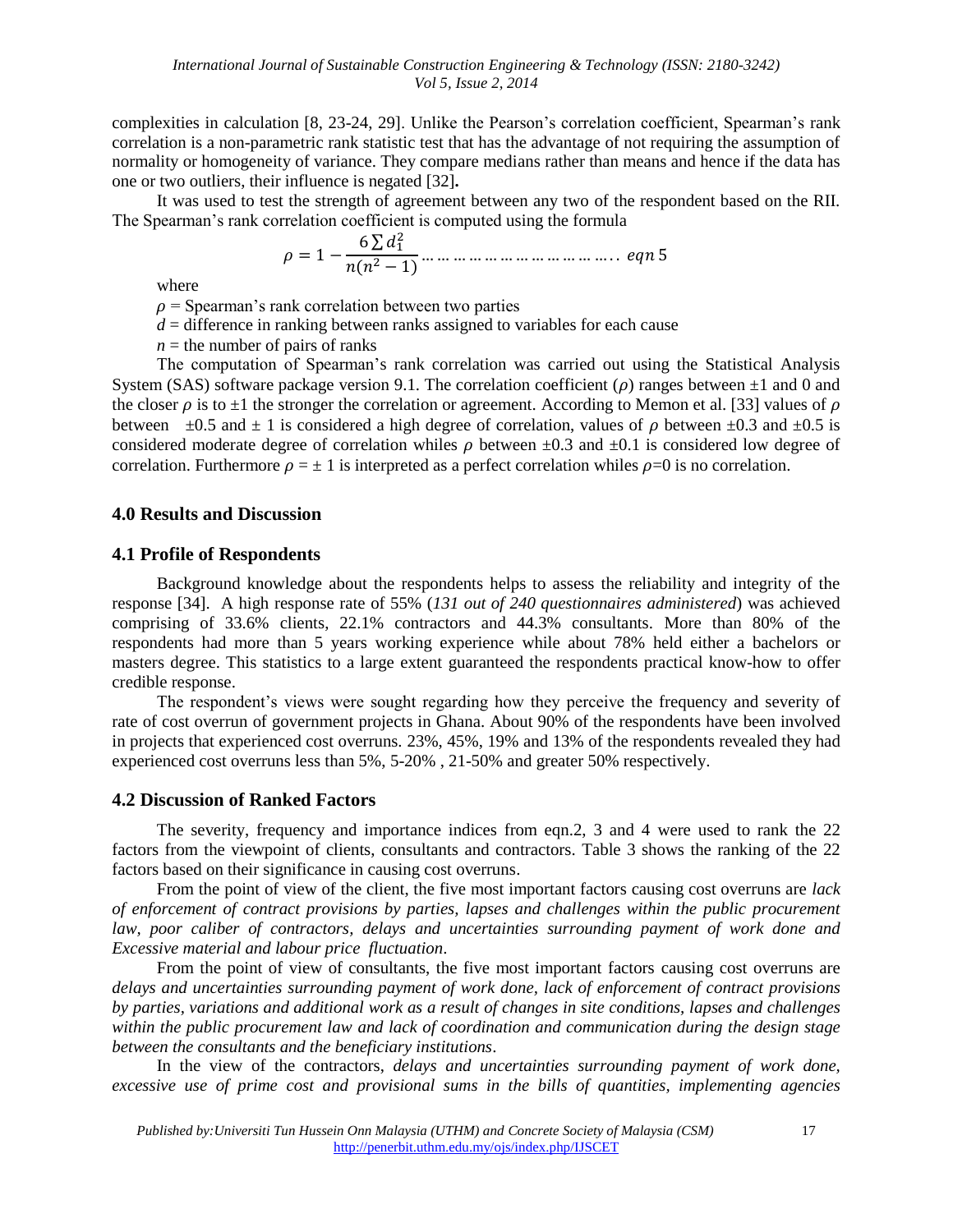*awarding contracts even before budget is approved by government, variations and additional work as a result of changes in site conditions and lack of enforcement of contract provisions by parties* are the most important factors that cause cost overruns.

Interestingly all the three respondents agreed on *delays and uncertainties surrounding payment of work done* and *lack of enforcement of contract provisions by parties* as the most important factors causing cost overruns in public projects.

|    | Cost Overrun                                                                                                                                     |       | Client<br>Consultants |       | Contractors  |       | All            |             |                |
|----|--------------------------------------------------------------------------------------------------------------------------------------------------|-------|-----------------------|-------|--------------|-------|----------------|-------------|----------------|
| ID |                                                                                                                                                  |       |                       |       |              |       |                | Respondents |                |
|    | Factors                                                                                                                                          | RII   | Rank                  | RII   | Rank         | RII   | Rank           | <b>RII</b>  | Rank           |
| 1  | Lack of frequent and effective supervision by consultants                                                                                        | 48.57 | 11                    | 36.00 | 16           | 50.42 | 10             | 43.19       | 13             |
| 2  | Errors and discrepancies in contract document such<br>as<br>architectural and structural designs, bills of quantities and 37.09<br>specification |       | 16                    | 36.83 | 15           | 54.38 | $\tau$         | 40.53       | 15             |
| 3  | Lack of coordination and communication during the design stage<br>between the consultants and the beneficiary institutions                       | 39.52 | 15                    | 66.29 | 5            | 41.58 | 16             | 51.06       | 11             |
| 4  | Lack of enforcement of contract provisions by parties                                                                                            | 69.57 | 1                     | 71.23 | 2            | 56.50 | 5              | 67.31       | $\overline{2}$ |
| 5  | Excessive material and labour price fluctuations                                                                                                 | 64.71 | 5                     | 57.49 | 7            | 53.92 | 8              | 59.06       | 5              |
| 6  | Delays and uncertainties surrounding payment of work done                                                                                        | 66.55 | $\overline{4}$        | 85.70 | $\mathbf{1}$ | 71.94 | $\mathbf{1}$   | 75.99       | $\mathbf{1}$   |
| 7  | Poor budget estimation of project cost sent to Ministry of Finance<br>by implementing agencies                                                   | 60.77 | $\overline{7}$        | 64.17 | 6            | 37.95 | 18             | 56.79       | 7              |
| 8  | Variations and additional work as a result of changes in site<br>conditions                                                                      | 59.33 | 8                     | 70.49 | 3            | 58.06 | $\overline{4}$ | 63.88       | 3              |
| 9  | Poor caliber of contractors                                                                                                                      | 68.27 | 3                     | 57.02 | 8            | 43.76 | 14             | 57.73       | 6              |
| 10 | Implementing agencies awarding contracts even before budget is<br>approved by government                                                         | 51.89 | 9                     | 45.45 | 11           | 60.71 | 3              | 51.07       | 10             |
| 11 | Arbitrariness in the selection of a margin for price and physical<br>contingency                                                                 | 28.69 | 19                    | 39.57 | 13           | 49.94 | 11             | 37.85       | 16             |
| 12 | Excessive use of prime cost and provisional sums in the Bills of<br><b>Quantities</b>                                                            | 51.58 | 10                    | 51.94 | 10           | 65.09 | 2              | 54.60       | 8              |
| 13 | Harsh weather conditions which slows down productivity and<br>causes delays                                                                      | 17.83 | 21                    | 18.68 | 20           | 32.75 | 20             | 21.17       | 21             |
|    | 14 Frequent shortages in materials such as cement and chippings                                                                                  | 13.79 | 22                    | 22.17 | 18           | 29.68 | 22             | 20.69       | 22             |
| 15 | Lapses and challenges within the public procurement law (PPL)                                                                                    | 68.77 | $\overline{c}$        | 68.37 | 4            | 39.62 | 17             | 61.55       | 4              |
| 16 | Excessive bribery and cronyism regarding payment for work done                                                                                   | 48.36 | 12                    | 55.43 | 9            | 53.44 | 9              | 52.57       | 9              |
| 17 | Inexperience and mismanagement on the part of consultants who<br>handle government projects                                                      | 26.37 | 20                    | 15.02 | 22           | 36.00 | 19             | 22.76       | 20             |
| 18 | Deliberate underestimation of initial project cost to ensure<br>projects are implemented by clients                                              | 31.77 | 17                    | 18.18 | 21           | 54.41 | 6              | 29.54       | 19             |
| 19 | Collusion between consultants/public officials and contractors                                                                                   | 44.63 | 13                    | 20.87 | 19           | 44.29 | 13             | 32.95       | 18             |
| 20 | Delays in awarding contract after tendering                                                                                                      | 30.73 | 18                    | 35.98 | 17           | 48.03 | 12             | 36.64       | 17             |
| 21 | Variations and additional works borne out of political expediency                                                                                | 43.13 | 14                    | 41.38 | 12           | 42.91 | 15             | 42.36       | 14             |
| 22 | Funding requirements of donors that has the tendency to delay<br>project                                                                         | 61.83 | 6                     | 37.66 | 14           | 30.21 | 21             | 43.29       | 12             |

**Table 1:** Summary of RII and ranks for the factors that engender cost overruns in public projects in Ghana

From the views of all the respondents, the five most important causes of cost overruns are discussed in detail.

# **4.2.1 Delay and uncertainty surrounding payment for work done**

*Delay and uncertainty surrounding payment for work done (RII=75.99)* was ranked the most important factor engendering cost overruns. Even though individually the clients ranked it  $4<sup>th</sup>$ , the  $1<sup>st</sup>$ position is shared by both consultants and contractors and corroborates earlier studies by [13] in ground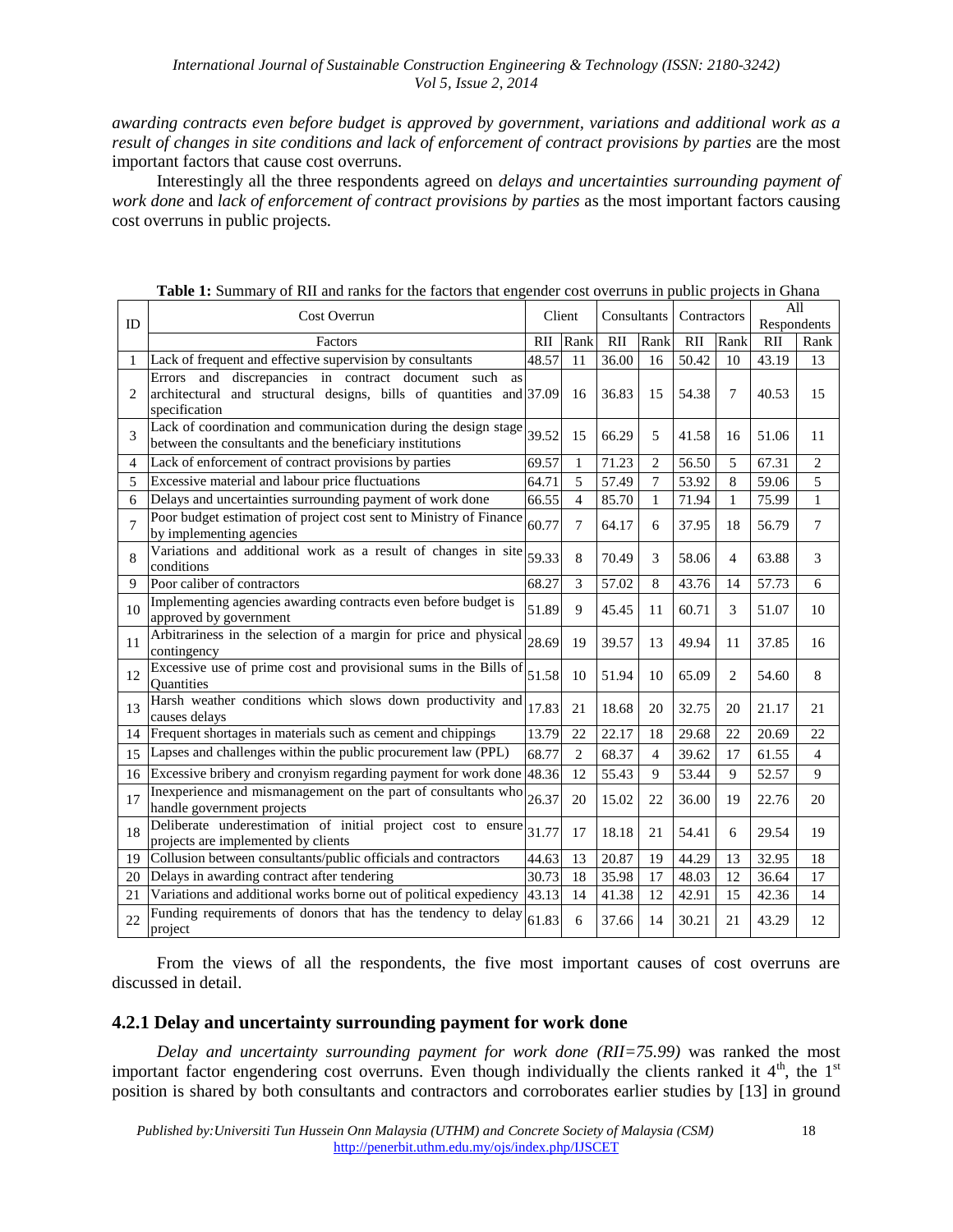water projects where contractors and consultants equally viewed monthly payment difficulties as being the major cause of cost overruns. The phenomenon of payment delays is pervasive in almost all developing countries albeit the severity differ [13, 23, 31, 32, 35]. Several causes leading to payment delays have been identified: clients poor financial management, over elaborated payment process, withholding payment for non-compliance by contractor, results of "pay-when-paid" clause, errors in contractors claim, disagreement over valuation of works, delayed certification of valuation by consultants and the general attitude and culture of the people. Funding arrangements for most government projects in Ghana are rarely completed before commencement of works compelling contractors to suspend works midstream for several months whiles government mobilises funds to honour outstanding certificates. The fundamental cause is due to the rather huge shortfalls between the anticipated and actual budget revenues *vis-a-vis* the typical financial administration practice which suggest that recurrent expenditure such as personal emoluments and administrative expenses are given priority over capital spending such as investment and development activities. Meanwhile, even when the funds have been finally allocated, the institutional bureaucracies from valuation of works to receipt of cheque can take several months. There are instances contractors' payment cheques have been returned by the central bank for lack of funds. This phenomenon of delays distorts the contractor's cash flow, creates financial hardships for contractors and impacts severely on the contractual payment chain cascading into late payments to subcontractors and suppliers, adversarial relationship between the client and contractors, progress delays, bankruptcy or liquidation, extension of time and eventual abandonment of works. In an uncertain environment characterised by double digit inflation and interest rates, payment delays according to [36] never bring justice to contractors who are highly dependent on interim payments to discharge debts accrued.

# **4.2.2 Lack of enforcement of contract provisions by parties**

*Lack of enforcement of contract provisions by parties*  $(RII=67.31)$  *was ranked the*  $2<sup>nd</sup>$  *most* important factor. Individually it is ranked  $1<sup>st</sup>$ ,  $2<sup>nd</sup>$  and  $5<sup>th</sup>$  by clients, consultants and contractors respectively. This finding corroborates the observations made by [35, 37-39] that there is very little respect for construction contracts entered into by parties in Ghana with neither of them expecting it to be binding. A construction contract according to Mohamad & Madon [40] is supposed to express the intent of the parties and memorialise their principal risk allocations. An effective understanding and interpretation of the contractual obligations of each party is reliant on the clarity of the contract document in translating the requirements implied in the signed agreement. The habit of several consultants lifting contract conditions and specifications from past contracts to new ones without any modification to suit the requirements of the new contract is not uncommon. Lack of proper understanding and enforcement of the contract provisions manifest predominantly in late handover of site, delayed payments, refusal to pay interest on delayed payments, consultant's reluctance to apply LAD clause, contractors reluctance to submit and review works programme, frequent suspension of works without proper notification etc. Fugar & Agyakwah‐Baah [41] in their view reveal that most of the parties to a contract have weak understanding of the conditions of contract and are unable to appreciate the consequences of actions taken. Lack of enforcement of the contract conditions have the tendency to cause disputes which if not properly managed can undermine team spirit, cause delays and cost overruns.

## **4.2.3 Variations and additional works resulting from changes in site conditions**

*Variations and additional works resulting from changes in site condition (RII=63.88)* was ranked  $3<sup>rd</sup>$  by all the respondents. This factor which was similarly ranked  $8<sup>th</sup>$ ,  $3<sup>rd</sup>$  and  $4<sup>th</sup>$  by clients, consultants and contractors respectively reveals the effects of absence of site feasibility studies and accurate geological data. This problem according to Mansfield et al. [11] is a function of hasty commencement of project and political expediency overriding the detailed preparation of designs. Site feasibility studies to ascertain ground conditions are rare unless for few large construction projects whiles existing geological information about most part of the country is either archaic or non-existent. The phenomenon of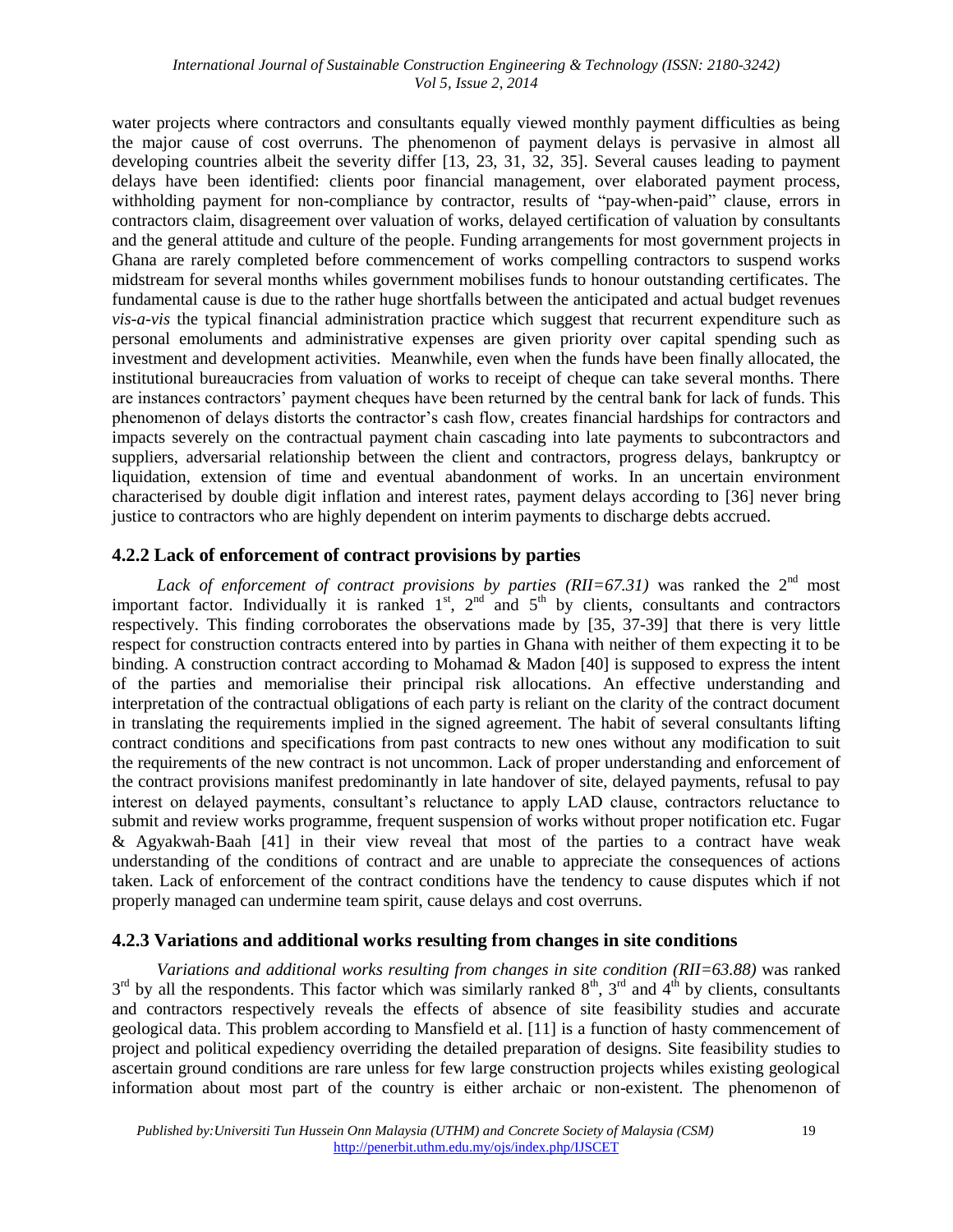producing a single design scheme (*mainly social infrastructure like educational and health buildings*) and replicating it across the country also leads to change orders often resulting from change in site conditions. Lacking knowledge of site conditions can cause design changes prompting project delays. Site investigation to assess conditions before design should be thorough and complete before project commencement. Several past researchers have identified variations and additional works amongst the major causes of cost overruns [11, 32, 42]. Apart from the extra cost that is directly incurred when site conditions tend to differ from what was anticipated, extension of time claims to cover loss and expense such as overheads and material and labour price fluctuations can significantly increase the initial budget.

# **4.2.4 Lapses and challenges within PPL**

*Lapses and challenges within the PPL (RII=61.55)* was ranked the 4<sup>th</sup> most important cause of cost overrun. The client and consultants share this view (*ranked 2nd and 4th respectively*) whiles contractors think otherwise (*ranked 17th*). Shortcomings within the PPL with potential effects on project cost have been studied and well documented [42-45]. Deficient staff strength and quality, deliberate attempt by most procurement entities to split contracts into smaller lots to meet the requirements of a preferred contractor, undue political influence and corruption, attempts by several procurement entities to minimise competition and conscious effort by some procurement entities to frustrate interested bidders and shroud procurement process in secrecy are amongst the myriad challenges confronting the procurement process in Ghana. Dividing contracts into smaller lots in order to meet the threshold of a preferred contractor contravenes section 21(5) of the PPL and creates opportunities for contractors with less financial and technical capabilities to win projects beyond their capacity. Deliberately reducing the scope of works to meet the financial threshold of a particular bidder only leads to additional works which ends up increasing the variance between the initial and final contract sum. The risk of delays are also imminent as most of the contractors involved in such schemes lack capacity in terms of experience, personnel, equipments and finance to carry out such projects. Section 59 of the PPL (Act 663) requires selection of the contractor with lowest evaluated tender price which according to [46] conforms to the requirements by multilateral development banks. Price has often been preferred as the major criteria over other requirements because it is perceived to reduce the exercise of subjectivity, nepotism and corruption. Desperate contractors often offer unrealistically low prices to win contracts (*suicide tendering)* with the aim of compromising on quality of works, influencing consultants to change specifications of some materials so they can submit new quotations or raising unjustifiable claims and becoming aggressive with clients.

# **4.2.5 Excessive material and labour price fluctuations**

*Excessive material and labour price fluctuation*  $(RII=59.06)$  was ranked  $5<sup>th</sup>$  most important cause of cost overruns by the respondents. The clients, consultants and contractors individually ranked it  $5<sup>th</sup>$ ,  $7<sup>th</sup>$ and  $8<sup>th</sup>$  important factor respectively. This corroborates the observation by [31, 23, 13] who found excessive fluctuation in material cost as a significant cause of cost overruns in Uganda and Tanzania respectively. Ghana's construction industry is highly dependent on imports importing almost about 80% of its inputs. Further to this are the weak fundamentals of the economy which are extremely vulnerable to both internal and external shocks such as fluctuating world crude oil prices, exchange rate pressures and unpredictable inflation. Unstable rates of inflation has been one of the intractable challenges Ghana has faced after independence; 7.9% between 1960 and 1970; 38.8% between 1970 and 1979, 48.3% between 1980 and 1989; 27.5% between 1990 and 1999, 18.4% between 2000 and 2009 and 13.77% between 2010 and 2012 [26, 47]. The effects are that both local and imported construction material prices are highly elastic to a shift in these dynamics which inhibit the accurate projection of construction cost. Hence, a project delay of just two months in Ghana is capable of having a lot of financial implications on initial project cost.

# **4.3 Importance Rank Correlation**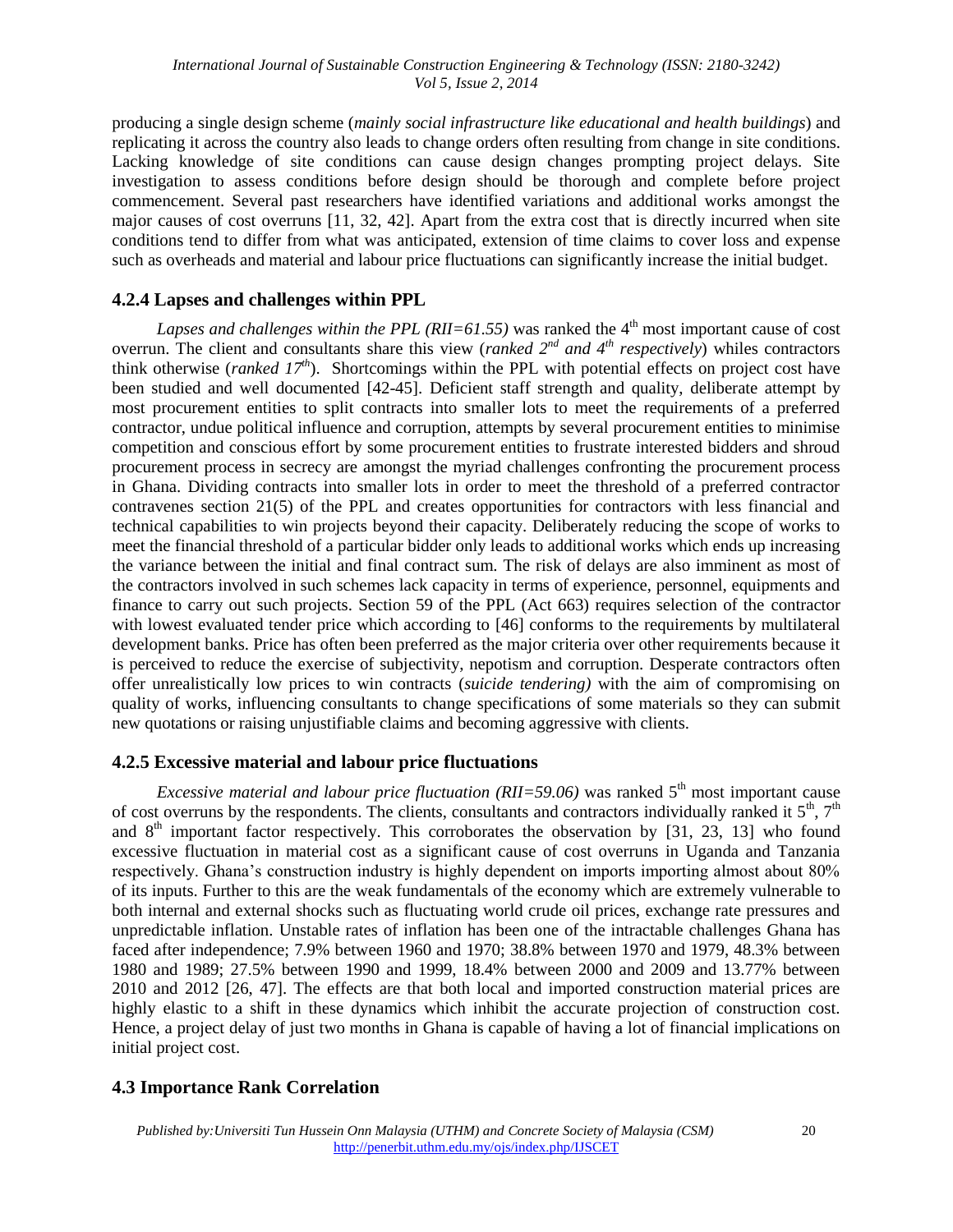#### *International Journal of Sustainable Construction Engineering & Technology (ISSN: 2180-3242) Vol 5, Issue 2, 2014*

Table 2 displays the results of the Spearman's rank correlation coefficient between any two groups of respondents to the questionnaire which explain the degree of consensus on the factors causing cost overruns. All the correlation coefficients are highly significant at  $\alpha$ =0.05. The results show that there is a relatively high agreement between the clients and consultants  $(\rho = 0.7820)$ . On the other hand clients and contractors ( $\rho$ =0.4429) and consultants and contractors ( $\rho$ =0.3891) do not seem to agree very much. Meanwhile, according to Chan & Kumaraswamy [27] this is not surprising considering the many allegations and counter-allegations regarding each other's contribution towards cost overruns. A fair degree of objectivity and validity can be credited to the results especially considering the educational background and average level of experience of the respondents.

|                    | Client $\&$<br>Consultant |         | Client $\&$ |                | Consultant $&$<br>Contractor |                |  |
|--------------------|---------------------------|---------|-------------|----------------|------------------------------|----------------|--|
| Group              |                           |         | Contractor  |                |                              |                |  |
|                    |                           | P-value |             | <i>P-value</i> | $\Omega$                     | <i>P-value</i> |  |
| Test for agreement | 0.7820                    | 0.000   | 0.4429      | 0.000          | 0.3891                       | 0.000          |  |

# **5.0 Conclusion and Recommendation**

The research has identified and discussed the factors that engender cost overruns in public building construction projects in Ghana. A multiple research approach based on the principle of expand-focus technique helped to identify 22 factors in the context of the Ghanaian construction industry. About 90% of the respondents revealed they had been involved in projects that experienced cost overruns. 45% of the respondents indicated an average cost overrun of between 5 and 20%. Based on the severity, frequency and importance indices, the five most important causes of cost overruns from the view of clients, consultants and contractors have been highlighted. The research has thoroughly discussed the five most important factors based on the aggregated views of all respondents which are *delay and uncertainty surrounding payment for work done, lack of enforcement of contract provisions by parties, variations and additional works resulting from changes in site conditions, lapses and challenges within PPL* and *excessive material and labour price fluctuations.* Apparent biases within the response of the participants cannot repudiate the views proffered considering the average level of experience and stance of allegations and counter-allegations regarding each other's contribution towards cost overruns.

It is recommended that government ensures removing all bottlenecks hindering the timely payment of works done and enforce all contractual clauses pertaining to late payments. There is also the need for professional bodies to study the contract conditions and amend existing standard forms to ensure a balanced allocation of risk. All provisions within a contract should be binding on all without fear or favour. Architects should endeavour to design with site conditions in mind. As a requirement, institutions responsible for approving structural designs should demand a soil test. The public procurement authority should consider reviewing the PPL after ten years of its enactment to reflect the current situation in Ghana. Whiles government works to stabilise the economy and attempt to redirect it from a consuming to a producing economy, factors that easily engender project delays should be curtailed to prevent excessive payment of material and labour fluctuations.

The findings are expected to help practitioners understand the core factors that engender construction cost overruns of public buildings. It is expected that by assessing these potential factors in their current and future projects, practitioners can assuage the impact of cost overruns. Even though the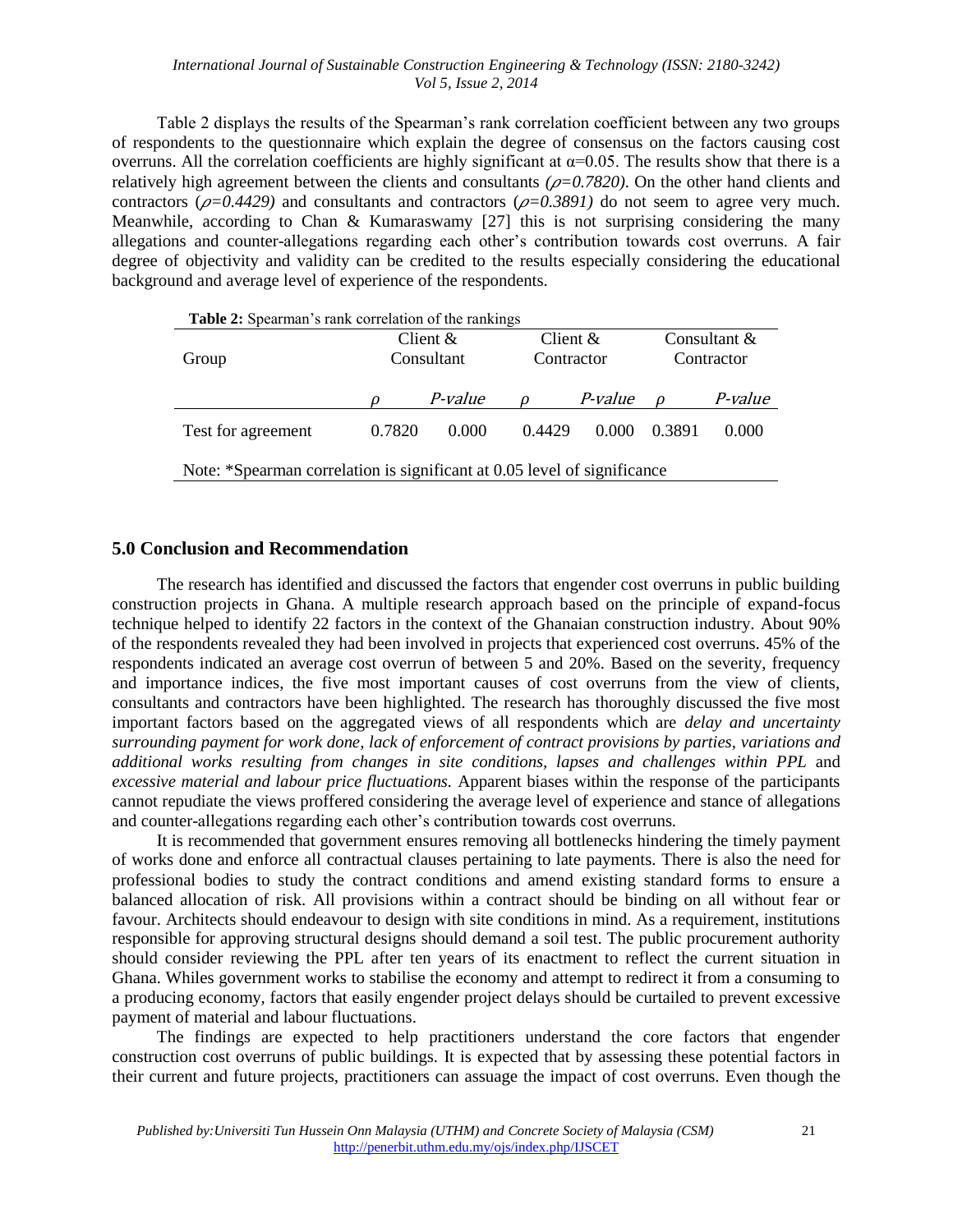findings of this research are cast in the context of Ghana, it could be adopted in other developing countries that have similar features like the construction industry in Ghana.

#### **6.0 References**

- [1] Xiao, H., & Proverbs, D. (2002). Construction time performance: an evaluation of contractors from Japan, the UK and the US,. *Engineering, Construction and Architectural Management* , 81-89.
- [2] Flyvbjerg, B., Skamris Holm, M., & Buhl, S. (2002). Understanding Cost in Public Works. Error or Lie. *Journal of the American Planning Association , 68* (3), 279-295.
- [3] Flyvbjerg, B; Bruzelius, N.; Rothengatter, W. (2003b). *Mega Projects and Risk: An Anatomy of Ambition.* Cambridge: Cambridge University Press.
- [4] Ahsan, K., & Gunawan, I. (2010). Analysis of Cost and Schedule Performance of International Development Projects. *International Journal of Project Management , 28*, 68-78.
- [5] Baloi, D., & Price, D. (2003). Modeling Global Risk Factors Affecting Construction Cost Performance. *International Journal of Project Management , 21*, 261-269.
- [6] Flyvbjerg, B. (2009). Survival of the Unfittest: Why the Worst Infrastructure Gets Built And What We Can Do About It. *Oxford Review of Economic Policy* , 344-367.
- [7] Ghana Statistical Service. (2011). *Revised Gross Domestic Product.*
- [8] Nega, F. (2008). *Causes and Effects of Cost Overrun on Public Building Construction Projects in Ethiopia.*
- [9] Durdyev, S., Nooh, S., & Bakar, A. (2012). Factors Causing Cost Overruns in Construction of Residential Projects; Case Study of Turkey. *International Journal of Science and Management , 1* (1), 3-12.
- [10] Kasimu, M. (2012). Significant Factors that Causes Cost Overruns in Building Construction Projects in Nigeria. *Interdisciplinary Journal of Contemporary Research in Business* , 775-780.
- [11] Mansfield, N. R., Ogwu, O., & Doran, T. (1994). Causes of Delay and Cost Overruns in Nigerian Construction Projects. *International Journal of Project Management* , 254-260.
- [12] Kaming, P., Olomolaiye, P., Holt, D., & Harris, F. (1997). Factors Influencing Construction Time and Cost Overruns on High-Rise Projects in Indonesia. *Construction Management and Economics , 15* (1), 83-94.
- [13] Frimpong Y, O. J. (2003). Causes of delay and cost overruns in construction of ground-water projects in developing countries: Ghana as a case study. *International Journal of Project Management , 21* (5), 321-326.
- [14] Rosenfeld, Y. (2013). Root-Cause Analysis of Construction-Cost Overruns. *Journal of Construction Engineering and Management , 10* (1), 1-10.
- [15] Gill, J., & Johnson, P. (2010). *Research Methods for managers.* London: SAGE Publications.
- [16] Leedy, P., & Ormrod, J. (2005). *Practical Research: Planning and Design* (8th Edition Ausg.). New Jersey: Pearson Prentice Hall.
- [17] Chan, W.M.D. (1998). *Modelling Construction Durations for Public Housing in Hong Kong.* Hong Kong: University of Hong Kong.
- [18] Akintoye, A., & Fitzgerald, E. (2000). A Survey of Current Cost Estimating Practices in the UK. *Construction Management and Economics* , 161-172.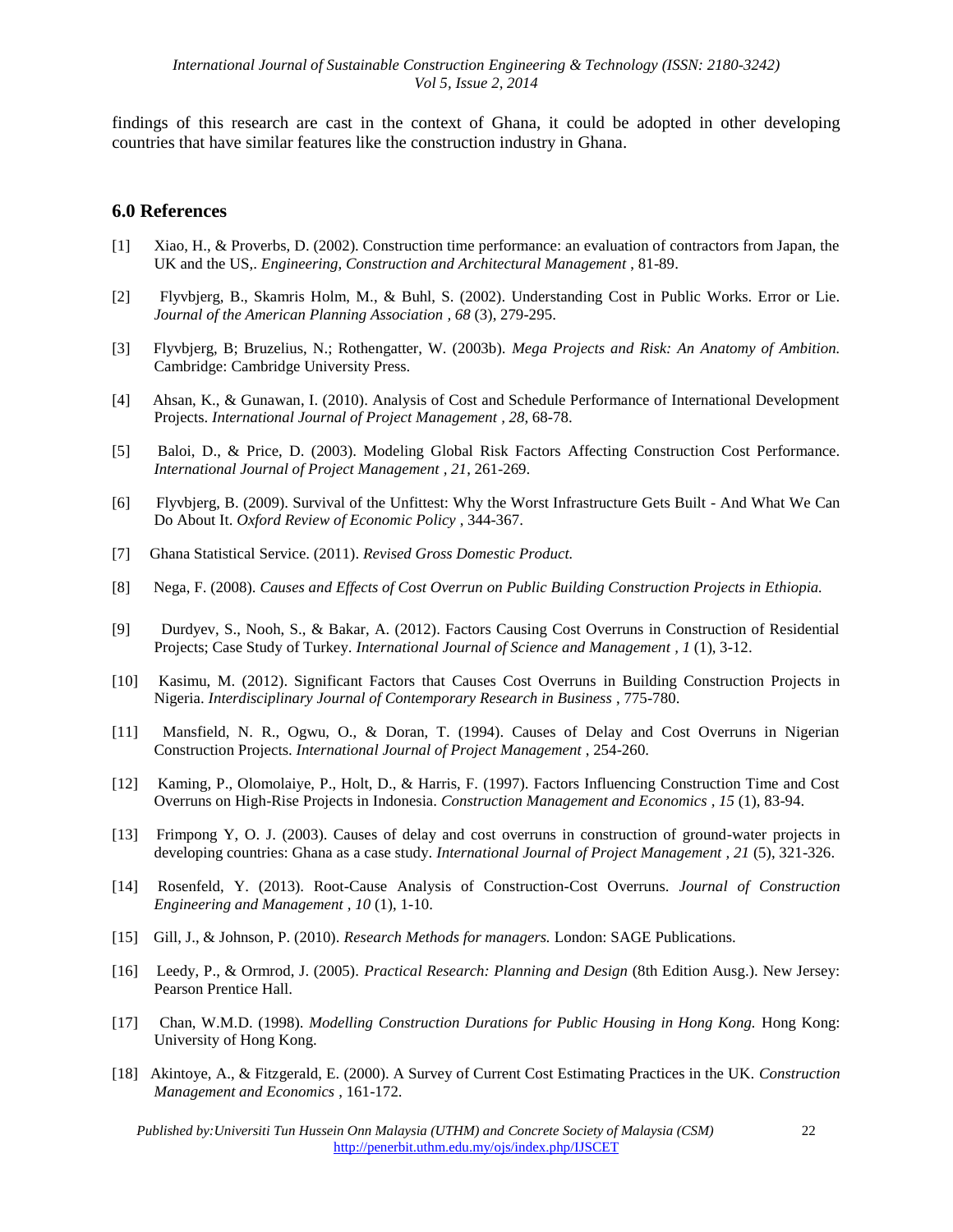- [19] Assah-Kissiedu, M., Fugar, F., & Badu, E. (2010). Triggers of Disputes Within the Ghanaian Construction Industry. *Journal of Construction* , 24-28.
- [20] Danso, A., & Akyempim, N. (2004). Key Factors in Strategic Planning Decisions of Contractors in Ghana . *The Ghanaian Suveyor* , S. 22-27.
- [21] Eyiah, A., & Cook, P. (2003). Financing Small and Medium-Scale Contractors in Developing Countries: A Case Study. *Construction Management and Economics , 21* (4), 357-367.
- [22] Ekow-Gyan, A. (2002). *Equipment Utilisation on Construction Sites: Case Study of Large and Medium Construction Firms in Ghana.* Kumasi: Departmetn of Building Technology, KNUST.
- [23] Le-Hoai, L., Lee, Y., & Lee, J. (2008). Delay and Cost Overruns in Vietnam Large Construction Projects A Comparison with Other Selected Countries. *Journal of Civil Engineering , 12* (6), 367-377.
- [24] Sambasivan, M., & Soon, Y. (2007). Causes and Effects of Delays in Malaysian Construction Industry. *International Journal of Project management , 25* (5), 517-526.
- [25] Osei-Hwedie, M. (2010). *Strategic Issues of Innovative Financing of Infrastructure Project Delivery.* Kumasi: KNUST.
- [26] Sowa, N., & Kwaakye, J. (1993). *Inflationary Trends and Control in Ghana.* African Economic Research Consortium.
- [27] Chan, D., & Kumaraswamy, M. (1997). A comparative study of causes of time overruns in Hong Kong Construction Projects. *International Journal of Project Management , Vol 15* (1), 55-63.
- [28] Olomolaiye, P., & Price, A. (1989). A Review of Construction Operative motivation. *Bylgding and Environment , 24* (3), 279-287.
- [29] Odeh, M., & Battaineh, T. (2002). Causes of Construction Delay. Traditional Contracts. *Journal of Construction Mnagametn , 20*, 67-73.
- [30] Doloi, H. (2013). Cost Overruns and Failure in Project Management: Understanding the Roles of Key Stakeholders in Construction Projects. *Journal of Construction Engineering and Management , 139* (3), 267- 279.
- [31] Apolot, R., Alinaitwe, H., & Tindiwensi, D. (2011). An Investigation into the Causes of Delay and Cost Overrun in Uganda's Public Sector Construction Projects. *Second International Conference on Advances in Engineering and Technology*, (S. 305-312).
- [32] Assaf, S., & Al-Hejji, S. (2006). Causes of Delay in Large Construction Projects. *International Journal of Project Management , 24*, 2349-357.
- [33] Memon, H., Rahman, I., & Azis, A. (2012). Time and Cost Perfomance in Costruction Projects in Southern and Cenrtal Regions of Penisular Malaysia. *International Journal of Advances in Applied Sciences (IJAAS) , 1* (1), 45-52.
- [34] Tavakol, M., & Dennick, R. (2011). Making Sense of Cronbach's alpha. *International Journal of Medical Education , 2*, 53-55.
- [35] Anvuur, A., Kumaraswamy, M., & Male, S. (2006). Taking Forward Public Procurement Reforms in Ghana. *CIB W107 Construction in Developing Countries International Symposium ''Construction in Developing Economies: New Issues and Challenges*, (S. 1-9). Santiago, Chile.
- [36] Arditi, D., & Chotibhongs, R. (2005). Issues in Subcontracting Practice. *Journal of Construction Engineering and Management , 131* (8), 866-876.